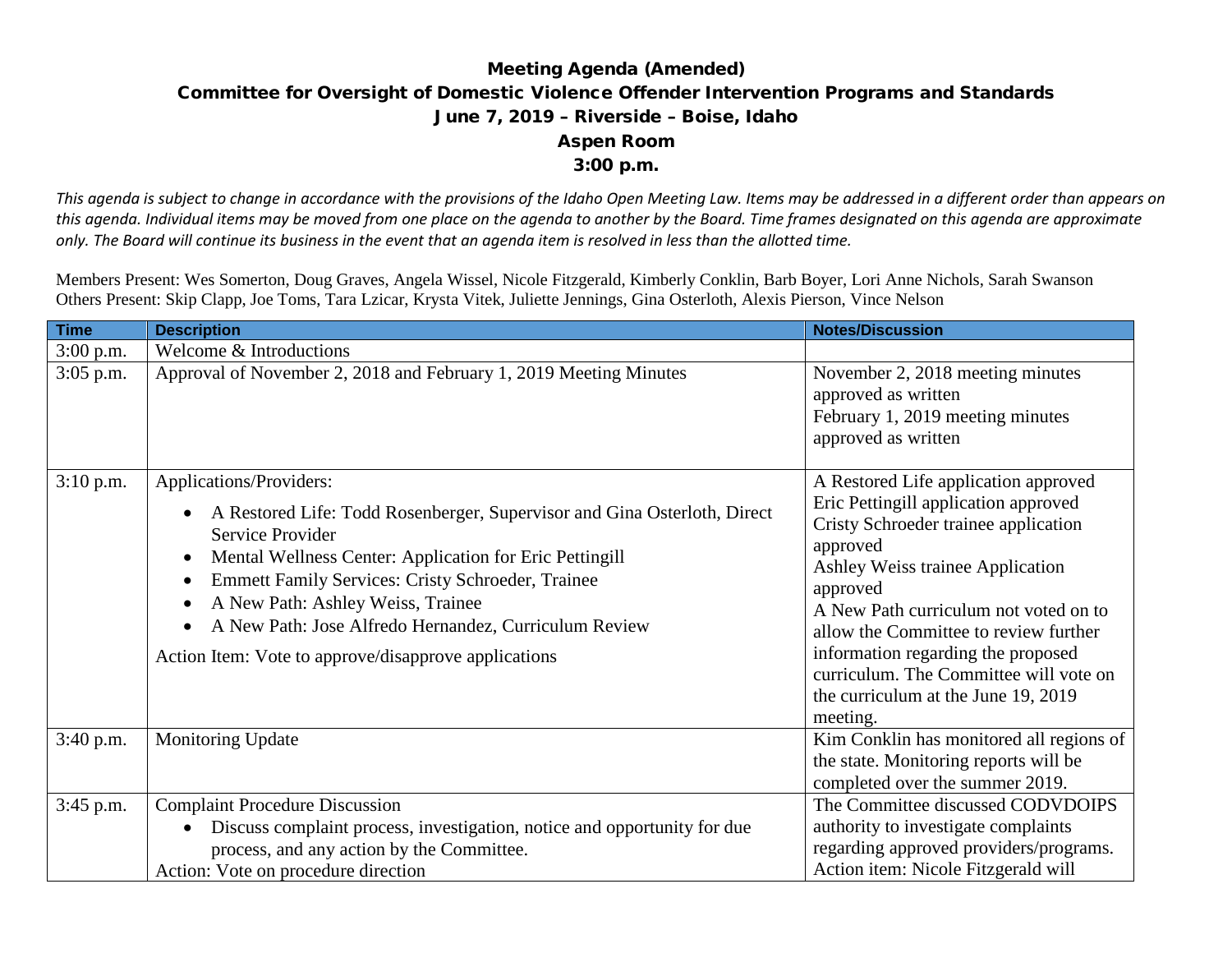|             |                                                                                                                                                        | follow up with the Council's Deputy<br>Attorney General regarding authority to<br>investigate and discipline. The<br>Committee discussed ensuring due<br>process of programs/providers and what<br>an investigation might involve. The<br>Committee did not vote to allow for the<br>authority question to be asked and<br>develop a draft complaint procedure for<br>the Committee to discuss in future<br>meetings. |
|-------------|--------------------------------------------------------------------------------------------------------------------------------------------------------|-----------------------------------------------------------------------------------------------------------------------------------------------------------------------------------------------------------------------------------------------------------------------------------------------------------------------------------------------------------------------------------------------------------------------|
| $4:15$ p.m. | <b>Distance Learning Concerns</b>                                                                                                                      | Joe Toms described his "distance<br>learning" program to the Committee and<br>asked that the Committee consider his<br>program as a candidate for online<br>intervention to accommodate offenders<br>living or working in remote areas. Skip<br>Clapp discussed how well the model<br>works for offenders living in the Valley<br>County area.                                                                        |
| $4:25$ p.m. | <b>Program Standards Policy Discussion</b>                                                                                                             | The Committee discussed the pros and                                                                                                                                                                                                                                                                                                                                                                                  |
|             | Discuss policy and procedure for online intervention exemptions that go into<br>effect July 1, 2019<br>Action Item: Vote on policy direction           | cons to online intervention, sideboards in<br>allowing online intervention, application<br>process and approval. The Committee did<br>not vote. Action item: Lori Anne Nichols<br>and Nicole Fitzgerald will draft online<br>intervention policy and application to be<br>voted on at the June 19, 2019<br>CODVOIPS meeting.                                                                                          |
| $4:55$ p.m. | Out of Town Supervision Request<br>Committee discussion regarding out of town supervision and updated<br>standards<br>Action: Vote on policy direction | Tara Lzicar of Terry Reilly and<br>representatives from TARC described the<br>need for remote supervision of Direct<br>Service Providers to develop<br>sustainability of Supervisors in Region<br>V. The Committee discussed the need for<br>remote access options in certain<br>situations and how to effectively develop<br>a policy that ensures quality. The                                                      |